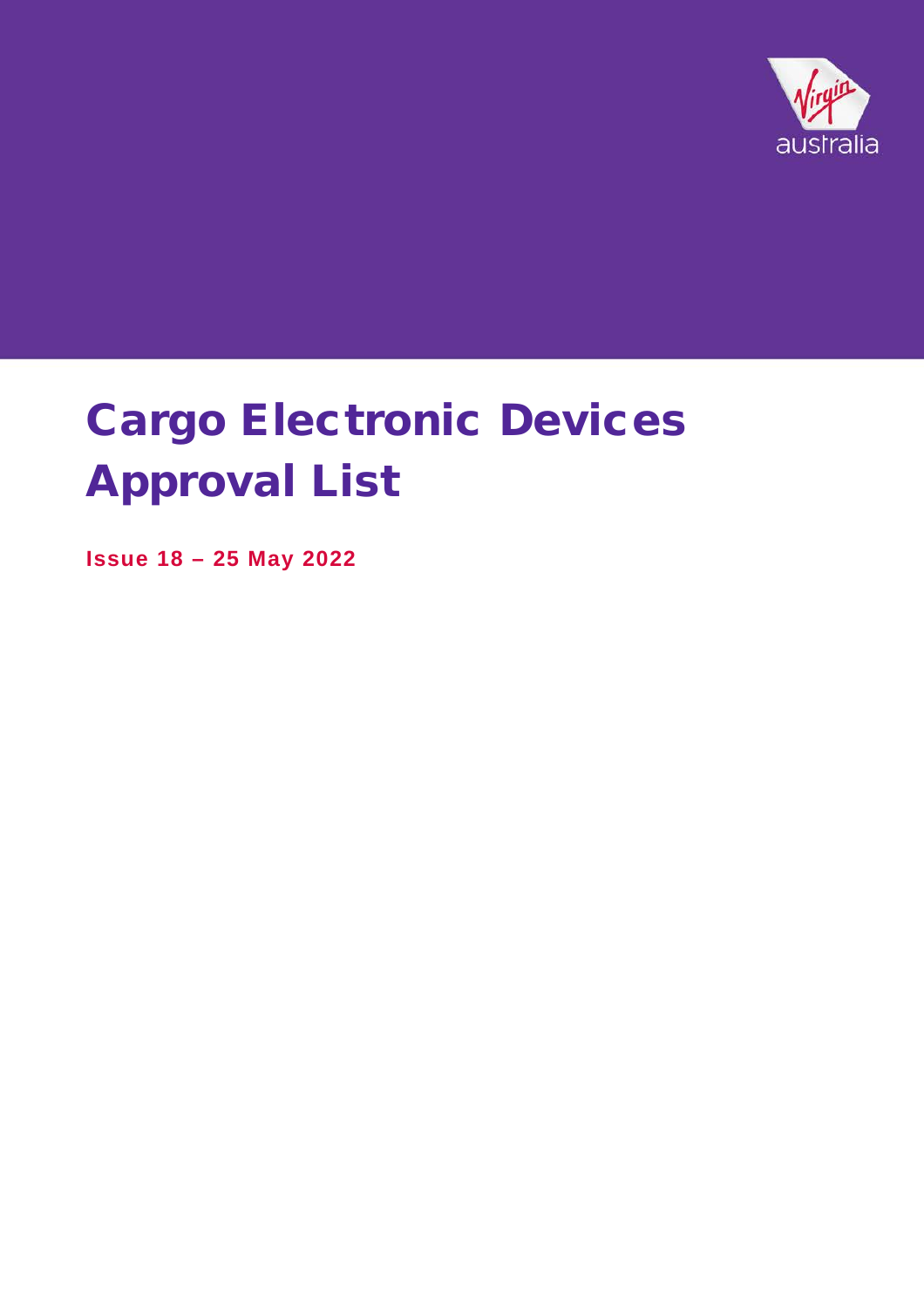# australia

# **Issue 18 – 25 May 2022**

# Table of Contents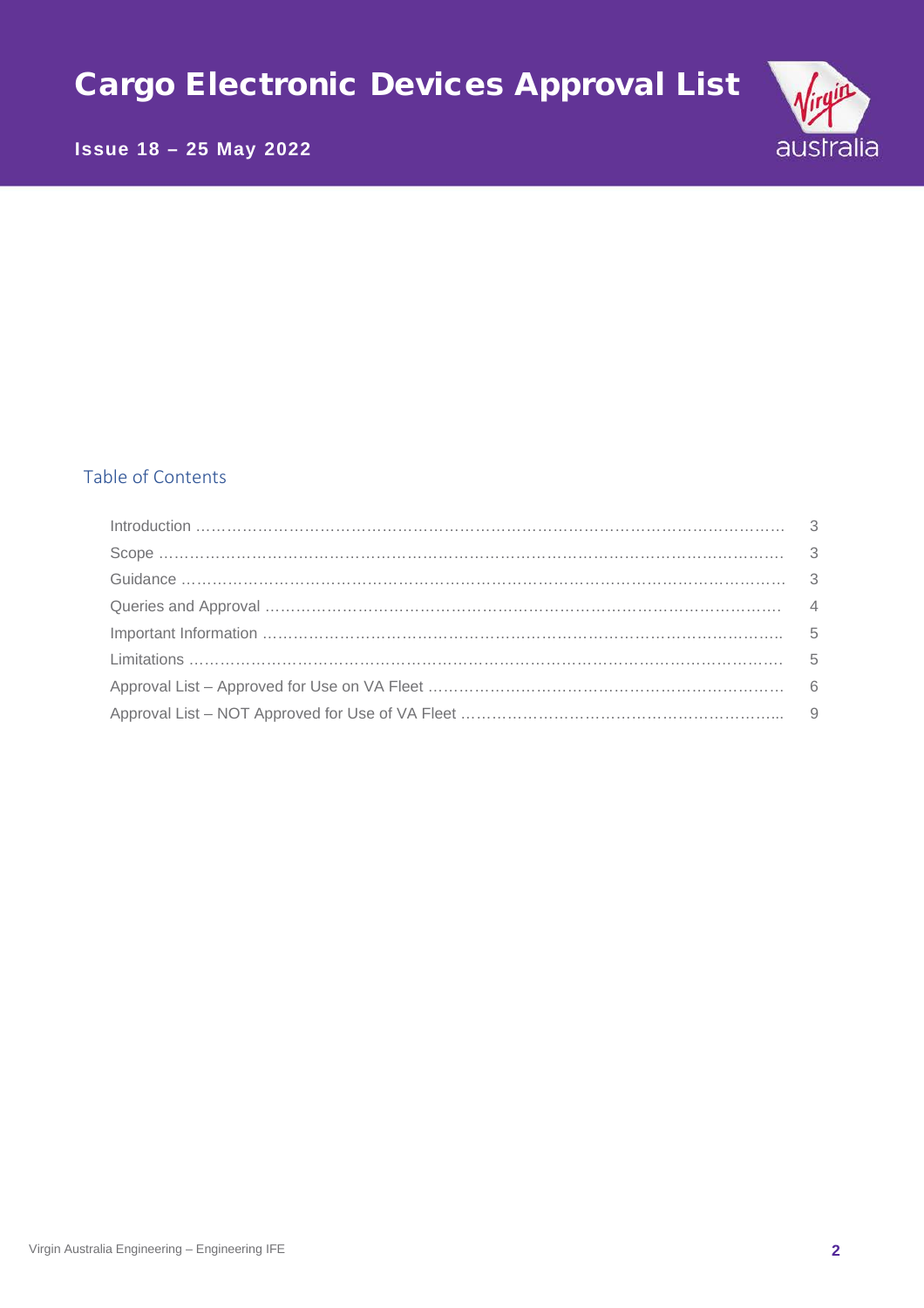

#### 1. Introduction

Virgin Australia recognises the requirement for Cargo Consignments to be monitored during all phases of shipment, including temperature monitoring, geolocation tracking, etc.

Cargo Electronic Devices (CEDs), sub-categorised as either Cargo Tracking Devices (CTDs) or Cargo Dataloggers (CDLs) are used by airlines and passengers to track baggage or cargo being transported.

Typically, CTDs contain a cellular radio which communicates with the existing cellular infrastructure to provide updates on the cargo location and other optional data such as temperature, humidity, shock, vibration, etc. On the other hand, CDLs typically records the data mentioned above. The data is saved to the internal memory. The interface to the data would be via USB, or Bluetooth in later versions. CDLs that are Wireless Technology enabled, will be addressed in the same manner as the CTDs as they contain a radio as well.

CEDs are not installed on the aircraft. These devices are placed with cargo or baggage, which effectively categorise them as Portable Electronic Devices (PED) or Transmitting Portable Electronic Devices (TPED) in the case where it communicates via radio. Guidance as to the suitability of CEDs on-board aircraft to ensure no interference with aircraft systems is provided in FAA Advisory Circular AC 91.21-1D (Latest Revision).

#### 2. Scope

The Cargo Electronic Devices Approval List has been prepared by Virgin Australia Engineering to provide guidance and approval for Cargo Electronic Devices to be utilised by Cargo Companies on-board Virgin Australia aircraft.

#### 3. Guidance

It is important to review the Cargo Electronic Devices Approval List (CEDAL) before providing authority for Cargo Electronic Devices (CEDs) to be attached to Cargo carried on-board Virgin Australia aircraft.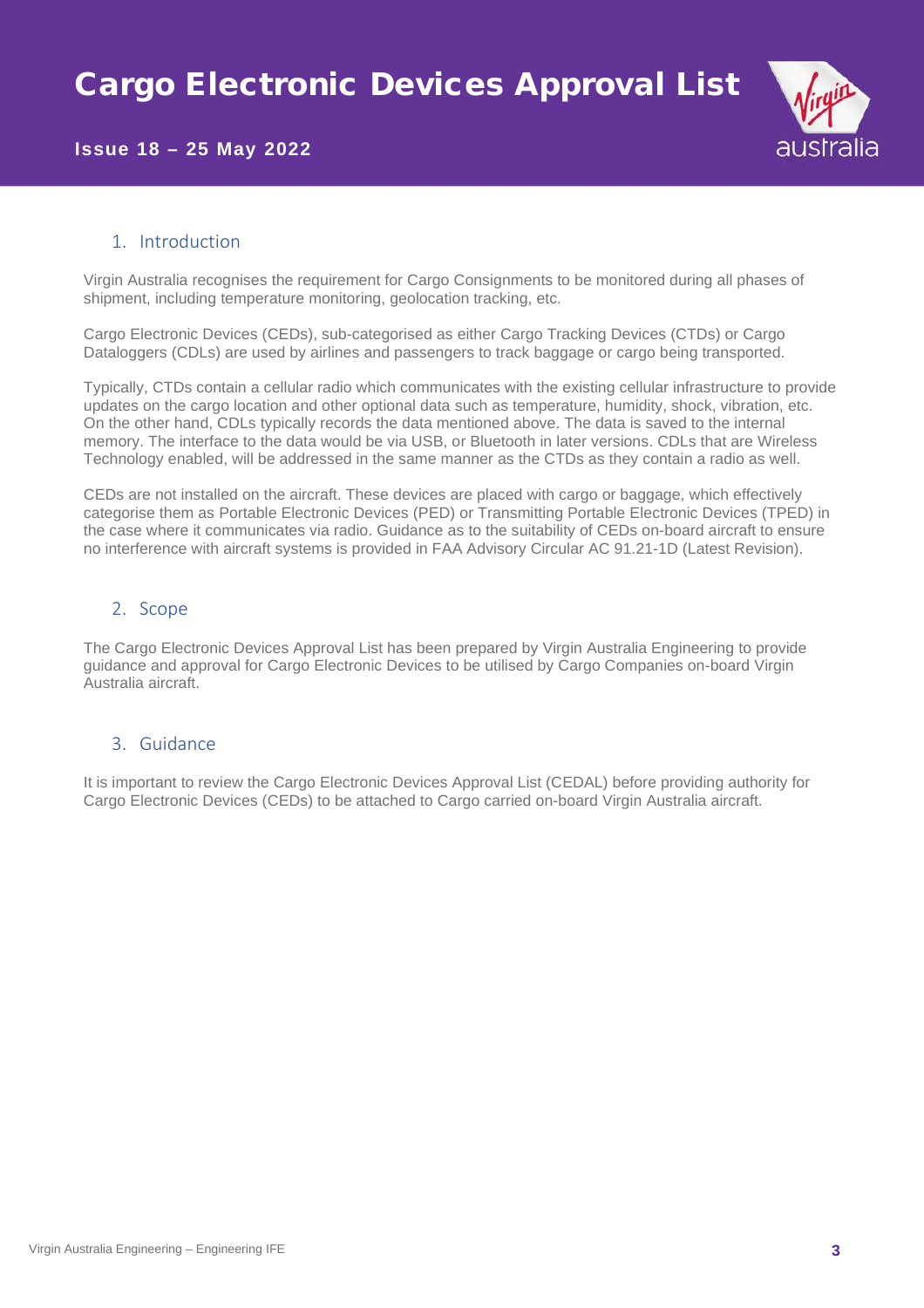

#### 4. Queries and Approval

This CEDAL is to be used for reference only – if the CED is not listed on the below list, a formal Request for Approval is required before use of unlisted device.

#### Contact for Queries and Approval:

Fleet Engineering IFE: **engineering.ife@virginaustralia.com**

Please submit an e-mail request for CED with as much information and substantiation data as possible.

# Information to be included:<br>i. Design Inform

- **i. Design Information**
	- 1. Pictures of Device and associated Peripherals
	- 2. Product Label
	- 3. Operational Description of Device and Peripherals
	- 4. Manufacturer Statement of Strict Design and Production Controls
	- 5. Battery design standard and relevant qualification documentation for devices using a lithium battery

#### **ii. Emissions Limits and Peripheral Devices**

Device is to meet RF radiated emissions limits as described in RTCA DO-160G (or later revision), Section 21, **Category H\*** (Environmental Conditions and Test Procedures for Airborne Equipment) *\* Category H at minimum*

#### **iii. Means to Shut Off PED**

If no report is available for Item (ii) above, then the device must be designed with a minimum of two independent means to:

- 1) Turn off completely; or
- 2) Turn off cellular or mobile functions; or
- 3) A combination of both when airborne.

NOTE 1: The independent means must identify different sources, i.e. two similar, yet separate, sources of the same type are not considered independent.

NOTE 2: The device may use low-powered wireless communications during flight without the requirement to comply with NOTE 1 above, i.e. Bluetooth (IEEE 802.15.1) and ZigBee (IEEE 802.15.4). The low-power limit is 100mW EIRP (Effective Isotropic Radiated Power). WLAN (IEEE 802.11) may exceed 100mW and these devices should be reviewed.

#### **iv. Signals**

The device must not emit any audible or visually disturbing signals during transport.

#### **v. PED Batteries**

Battery Design Standard and Relevant Battery Qualification Documentation if the device contains a Lithium battery.

Examples of design standards and documentation are:

TSO-C142a, Non-Rechargeable Lithium Cells and Batteries, dated August 7, 2006 IEEE Std 1625 / 1725, IEEE Standard for Rechargeable Batteries for Portable Computing ST/SG/AC.10/11, Recommendations on the Transport of Dangerous Goods, Manual of Tests and Criteria, Section 38.3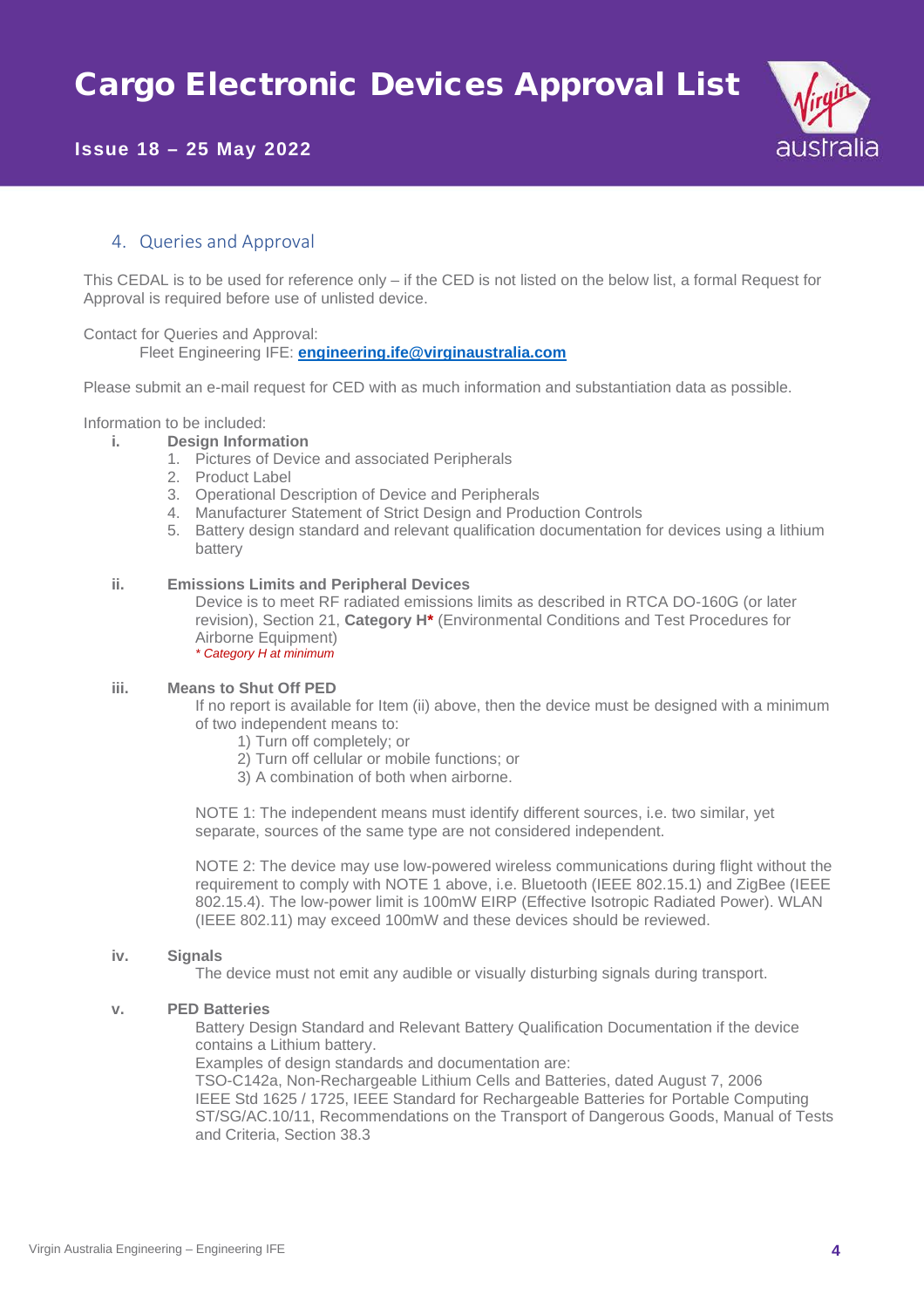

#### 5. Important Information

It should be noted that Virgin Australia aircraft are typically PED/TPED approved to industry standards listed below:

- RTCA/DO-160G, Environmental Conditions and Test Procedures for Airborne Equipment
- RTCA/DO-294C, Guidance on Allowing Transmitting Portable Electronic Devices (T-PEDs) on Aircraft
- RTCA/DO-307, Aircraft Design and Certification of Portable Electronic Devices (PEDs) Tolerance

Further substantiation data can be found in the latest revision of the following reports (available on request): - B737: Boeing Drawing 222A4006

#### 6. Limitations

The following limitations exist pertaining to the use of CEDs:

- CED placement is limited to the Cargo Bay or Compartment
- CED is not permanently installed to the aircraft
- CED uses its own internal power source (cell or battery)
- CED is not connected to the Aircraft
- 7. Approval List Approved for Use on VA Fleet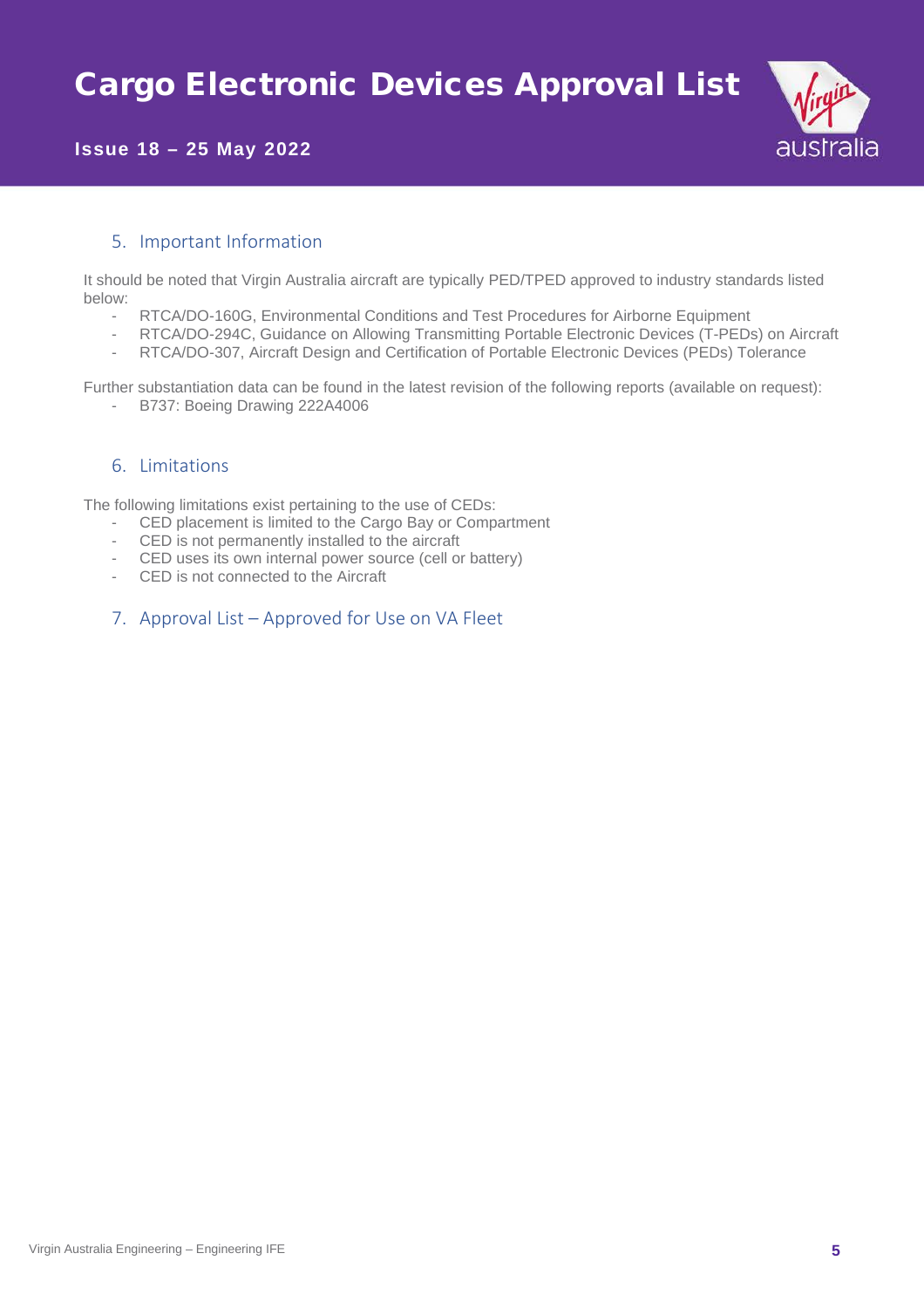

# **Issue 18 – 25 May 2022**

| <b>Manufacturer</b> | <b>Make</b>                                                                                   | <b>Model</b>                                                            | <b>ESR Reference</b> | <b>Report Reference</b>    | DG Approval*     |
|---------------------|-----------------------------------------------------------------------------------------------|-------------------------------------------------------------------------|----------------------|----------------------------|------------------|
| Berlinger           | Q-tag®                                                                                        | CLm doc                                                                 | 1262508              | VAER-4420-001              | Yes              |
| Berlinger           | Q-tag®                                                                                        | CLm doc D                                                               | 1262508              | VAER-4420-001              | Yes              |
| Berlinger           | Q-tag®                                                                                        | CLm doc L                                                               | 1262508              | VAER-4420-001              | Yes              |
| Berlinger           | $Q$ -tag $@$                                                                                  | CLm doc LR                                                              | 1262508              | VAER-4420-001              | Yes              |
| Emerson             | GO                                                                                            | Real-Time                                                               | 1262509              | VAER-4420-004              | Yes              |
| Emerson             | GO                                                                                            | Real-Time XL                                                            | 1262509              | VAER-4420-004              | Yes              |
| Emerson             | GO                                                                                            | Real-Time LUX                                                           | 1262509              | VAER-4420-004              | Yes              |
| Emerson             | GO                                                                                            | Wireless                                                                | 1262509              | VAER-4420-005 <sup>2</sup> | Yes              |
| Escavox             | <b>Blue Box</b>                                                                               | gSense30g-02                                                            | 1294423              | VAER-4420-012              | Yes              |
| Kirsen Technologies | A-Type Device<br>Also known as "DB<br>Schenker Smartbox"<br>(under commercial<br>agreements). |                                                                         | 1262506              | VAER-4420-003              | Yes              |
| Logmore             | QR Tag                                                                                        | Model One                                                               | 1302468              | VAER-4420-024              | Yes <sup>1</sup> |
| Logmore             | QR Tag                                                                                        | Model Two                                                               | 1302468              | VAER-4420-024              | Yes <sup>1</sup> |
| Logmore             | QR Tag                                                                                        | Model Three                                                             | 1302468              | VAER-4420-024              | Yes <sup>1</sup> |
| OnAsset             | Sentry                                                                                        | 400                                                                     | 531615               | GS Aero ER-10105-<br>001   | Yes <sup>1</sup> |
| OnAsset             | Sentry                                                                                        | 500                                                                     | 531615               | GS Aero ER-10105-<br>001   | Yes <sup>1</sup> |
| OnAsset             | Sentry                                                                                        | 600                                                                     | 1382863              | VAER-4420-029              | Yes <sup>1</sup> |
| RoamBee             | <b>BeeSense</b>                                                                               | Flex                                                                    | 1382865              | VAER-4420-030              | Yes <sup>1</sup> |
| RoamBee             | <b>BeeSense</b>                                                                               | RMBU_3GTR<br>Also known as Bee<br>Sense, Bee, 3G Bee<br>and Sensor Bee. | 1252507              | VAER-4420-002              | Yes              |
| RoamBee             | <b>BeeBeacon Sense</b>                                                                        | BB-TPH-1                                                                | 1290448              | VAER-4420-006              | Yes <sup>1</sup> |
| RoamBee             | BeeBeacon Aware                                                                               | BB-SEC-1                                                                | 1291155              | VAER-4420-007              | Yes <sup>1</sup> |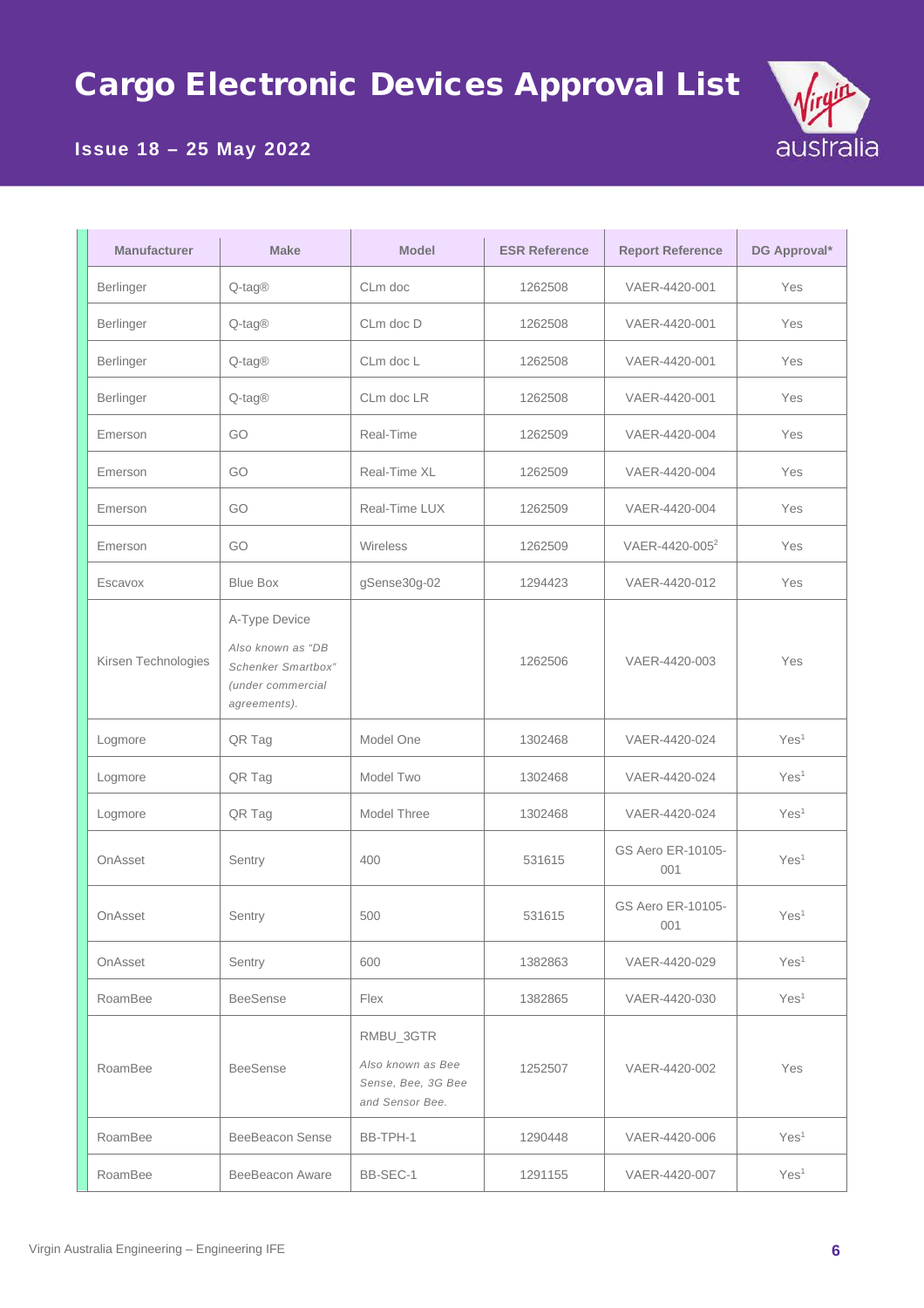

# **Issue 18 – 25 May 2022**

| Sensitech | Sentry           | 500                      | 531615  | GS Aero ER-10105-<br>001 | Yes <sup>1</sup> |
|-----------|------------------|--------------------------|---------|--------------------------|------------------|
| Sensitech | TempTale         | Geo Ultra                | 1302433 | VAER-4420-023            | Yes <sup>1</sup> |
| Sensitech | TempTale         | Geo Ultra with<br>Probe  | 1306485 | VAER-4420-025            | Yes <sup>1</sup> |
| Sensitech | TempTale 4       | TempTale 4               | 1299199 | VAER-4420-021            | Yes <sup>1</sup> |
| Sensitech | TempTale 4       | Bio                      | 1299199 | VAER-4420-021            | Yes <sup>1</sup> |
| Sensitech | TempTale 4       | Humidity                 | 1299201 | VAER-4420-022            | Yes <sup>1</sup> |
| Sensitech | TempTale 4 (TT4) | <b>USB</b>               | 1294267 | VAER-4420-008            | Yes              |
| Sensitech | TempTale 4 (TT4) | <b>USB Dry Ice</b>       | 1294267 | VAER-4420-009            | Yes              |
| Sensitech | TempTale 4 (TT4) | Multi-Alarm              | 1294267 | VAER-4420-010            | Yes              |
| Sensitech | TempTale 4 (TT4) | <b>USB Multi-Alarm</b>   | 1294267 | VAER-4420-010            | Yes              |
| Sensitech | TempTale 4 (TT4) | Probeless Dry Ice        | 1294267 | VAER-4420-011            | Yes              |
| Sensitech | TempTale Ultra   | 64K                      | 1295078 | VAER-4420-013            | Yes              |
| Sensitech | TempTale Ultra   | 16K                      | 1295080 | VAER-4420-014            | Yes              |
| Sensitech | TempTale Ultra   | <b>BIO</b>               | 1295084 | VAER-4420-015            | Yes              |
| Sensitech | TempTale Ultra   | Dry Ice Probe            | 1295086 | VAER-4420-016            | Yes              |
| Sensitech | TempTale Ultra   | Fit                      | 1295091 | VAER-4420-017            | Yes              |
| Sensitech | TempTale Ultra   | Humidity                 | 1295092 | VAER-4420-018            | Yes              |
| Sensitech | TempTale Ultra   | Probe                    | 1295093 | VAER-4420-019            | Yes              |
| Sensitech | TempTale Ultra   | Probeless Dry Ice        | 1295094 | VAER-4420-020            | Yes              |
| Sensitech | Vizcomm®         | View Ultra               | 1302433 | VAER-4420-023            | Yes <sup>1</sup> |
| Sensitech | Vizcomm®         | View Ultra with<br>Probe | 1306485 | VAER-4420-025            | Yes <sup>1</sup> |
| Sony      | <b>VT-G100</b>   |                          | 1349083 | VAER-4420-028            | Yes <sup>1</sup> |
| Tec4med   | Tec4med          | TempBeacon               | 1400906 | VAER-4420-031            | Yes <sup>1</sup> |
| Tec4med   | Tec4med          | SmartBeacon              | 1400906 | VAER-4420-031            | Yes <sup>1</sup> |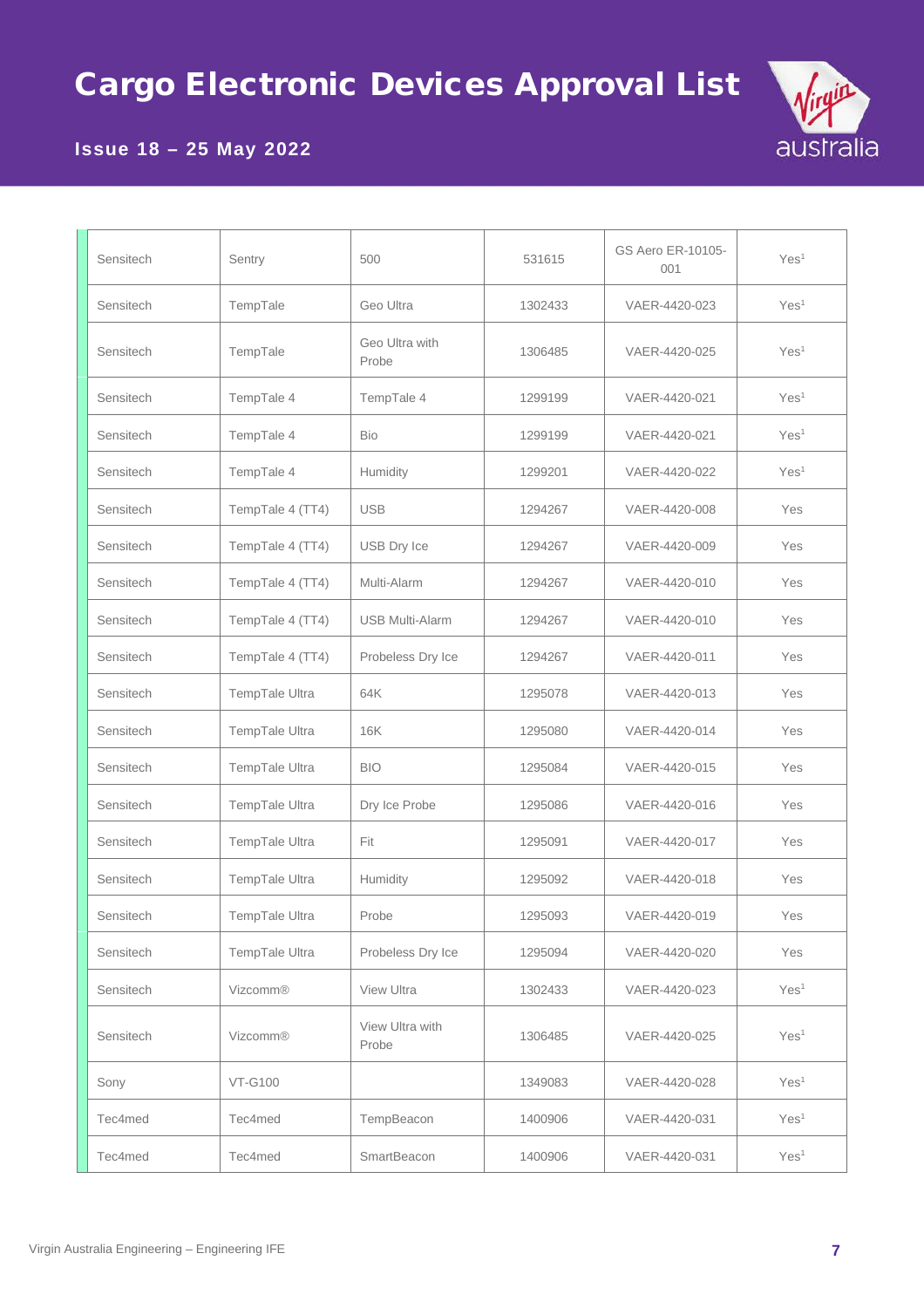

## **Issue 18 – 25 May 2022**

| Tec4med | Tec4med               | CryoBeacon | 1400906 | VAER-4420-031 | Yes <sup>1</sup> |
|---------|-----------------------|------------|---------|---------------|------------------|
| Tive    | Temperature<br>Beacon | TT-6000    | 1310319 | VAER-4420-027 | Yes <sup>1</sup> |
| Tive    | tiveSolo5G            | TT-7000    | 1308383 | VAER-4420-026 | Yes <sup>1</sup> |
| Tive    | tiveSolo5G            | TT-7100    | 1308383 | VAER-4420-026 | Yes <sup>1</sup> |

*\* DG (Dangerous Goods) Approval for Battery Carriage / Use*

*1 Approved per current VAGP A6 DG Manual*

*2 It is advised that the Bluetooth capability of this device is deactivated prior to flight in accordance with the user manual.*